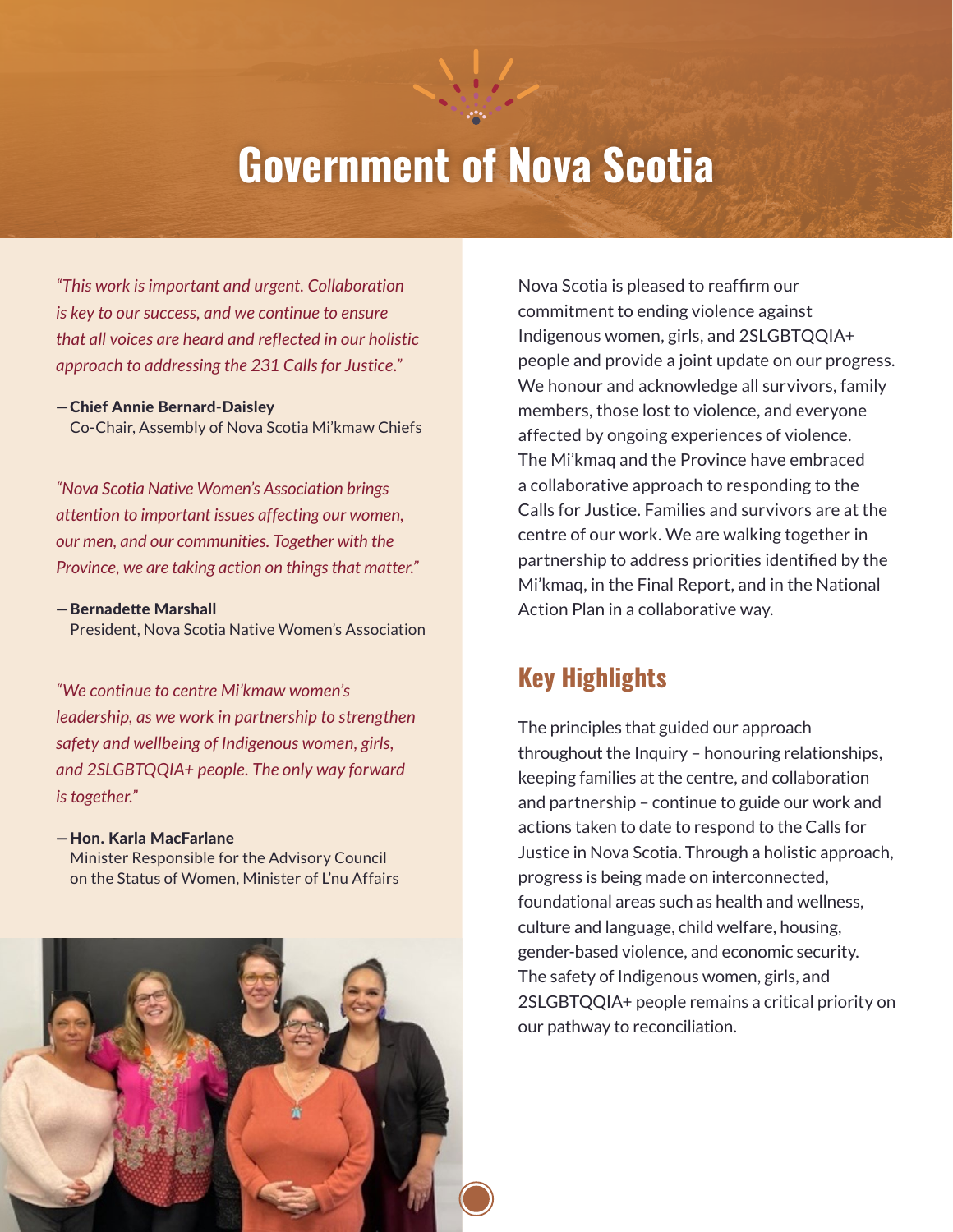There have been significant shifts in women's leadership within Nova Scotia, most recently with the election of Chief Annie Bernard-Daisley as the first female co-chair of the Assembly of Nova Scotia Mi'kmaw Chiefs, and the appointment of the Honourable Karla MacFarlane as the first provincial Minister to hold both the Status of Women and L'nu Affairs portfolios and responsibilities. These are important signals on the role of women's leadership and the significance of the work ahead.

### **Progress/Successes**

Nova Scotia continues to collaborate with Mi'kmaw partners, through the leadership of the Nova Scotia Native Women's Association (NSNWA). Through engagement with families, grassroots, and organizations, NSNWA identified that a critical next step would be to host their first Mawio'mi in September 2021 to provide a safe space to empower women, girls, and two-spirited people to gather, share, engage, and support one another. This gathering represented a decolonized approach to Indigenous-led engagement to gather knowledge, experience, and solutions to inform future actions, through ceremony and healing. NSNWA will host the next Mawio'mi in August 2022.

The NSNWA was contracted by the Assembly of First Nations (AFN) to conduct engagement in the Atlantic region to contribute to AFN's action plan on MMIWG. In fall of 2021, a total of 665 individuals participated and the resultant report includes Atlantic specific recommendations, priorities, and next steps for action.

In November 2021, the Province ended the use of birth alerts, and enhanced supports for families through the new Family Connections Program. Indigenous-led work is underway to "decolonize birth" by engaging with Mi'kmaw women about traditional birthing practices and ceremonies and strengthening the continuum of care and supports, building capacity for Indigenous midwifery and doulas.



The Jane Paul Indigenous Women's Resource Centre (JPC) continues to provide supports to Indigenous women off-reserve in Sydney, many of whom live with complex and intersecting realities of homelessness, poverty, violence, addiction, and multiple system interactions. JPC has expanded access to mental health supports, supervised parenting visits, food and clothing bank, economic supports, and cultural activities.

Tajikeimɨk, a collaboration of all 13 Mi'kmaw First Nations, is leading health transformation on behalf of all Mi'kmaw communities in Nova Scotia. In March 2022, the Province provided funding to Tajikeimɨk to develop a culturally responsive mental health and addictions strategy. This work exemplifies the partnership between the Mi'kmaq and the provincial health system to address health disparities and improve access to culturally safe mental wellness care and support.